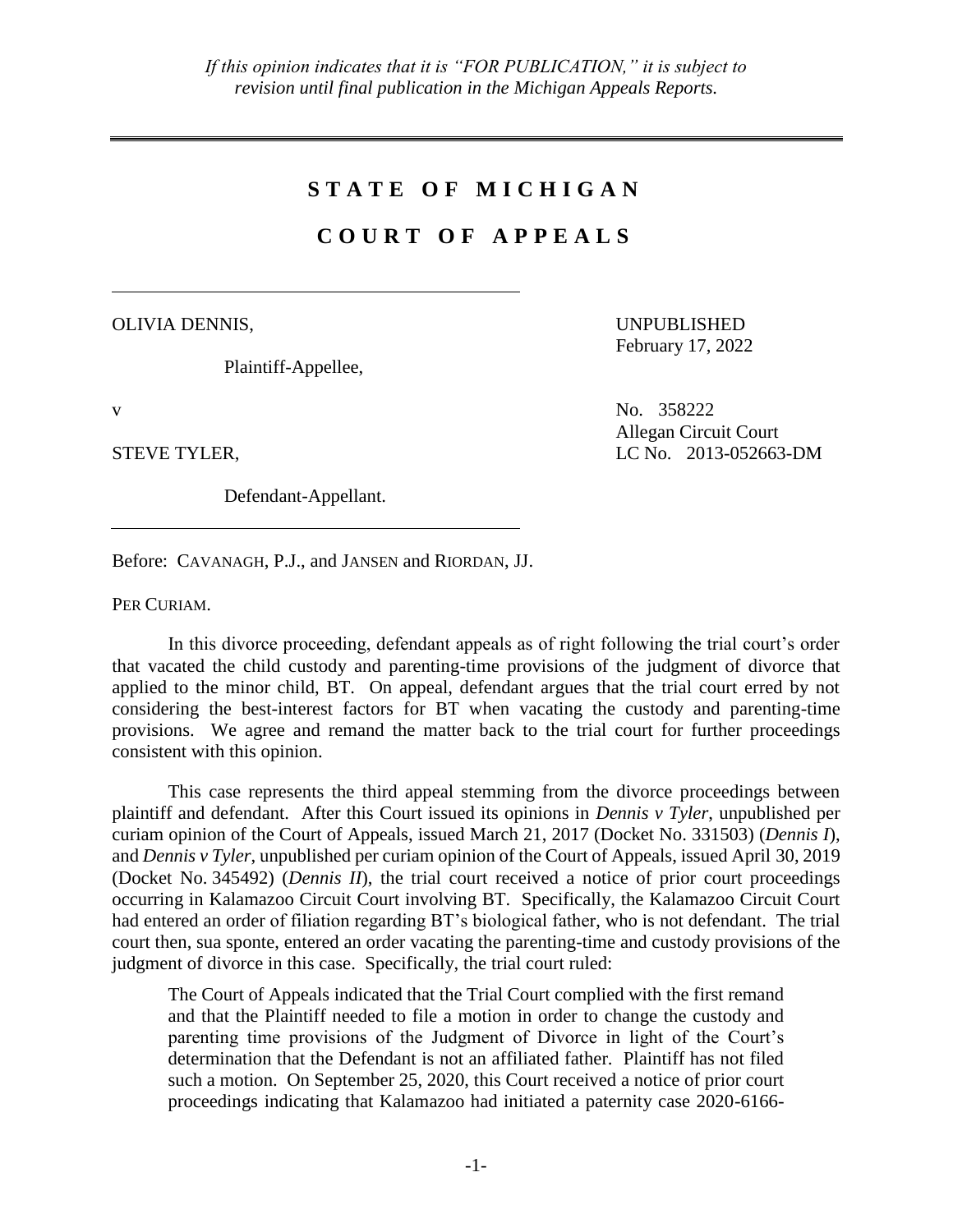DP regarding the child at issue in this case. Based upon the Court of Appeal's 2019 order, the initiation of the Kalamazoo 2020 case, and the requirement that paternity be established prior to any entry of Custody, Parenting Time, or Child Support, the Court hereby VACATES any provision relating to Custody, Parenting Time, or Child Support in 13-52663-DM.

Defendant moved for reconsideration, and the trial court denied his motion because it found that he did not demonstrate palpable error. This appeal followed.

Defendant first argues that the trial court erred by ruling that the provisions in the judgment of divorce must be vacated because defendant could not establish paternity, which the court concluded was necessary before an order for custody or parenting time could be entered. We agree.

"We review matters of statutory interpretation and constitutional issues de novo." *LeFever v Matthews*, Mich App  $\cdot$ ,  $\cdot$  NW2d  $(2021)$  (Docket No. 353106); slip op at 4. Further, whether a party has legal standing to assert a claim constitutes a question of law that is reviewed de novo. *Heltzel v Heltzel*, 248 Mich App 1, 28; 638 NW2d 123 (2001).

This Court has emphasized that the Child Custody Act, MCL 722.21 *et seq*., is the exclusive means of pursuing child custody rights, whereas the Paternity Act, MCL 722.711 *et seq*., establishes a putative father's paternity and supplies a basis for court-ordered child support, custody, or parenting time, and the Acknowledgment of Parentage Act, MCL 722.1001 *et seq*., provides a means for a putative father to similarly establish paternity, but without further adjudication under the Paternity Act. See *Aichele v Hodge*, 259 Mich App 146, 153; 673 NW2d 452 (2003); *Eldred v Ziny*, 246 Mich App 142, 148; 631 NW2d 748 (2001).

The trial court did not explain in its order vacating the provisions of the judgment of divorce why "the requirement that paternity be established before any entry of Custody, Parenting Time, or Child Support" required it to vacate the provisions of the judgment of divorce. However, in its order denying defendant's motion for reconsideration, the trial court cited *Hoshowski v Genaw*, 230 Mich App 498; 584 NW2d 368 (1998), for the proposition that a "putative father may not seek custody or parenting time under the Child Custody Act unless there is first an acknowledgement of paternity or an order of filiation under the Paternity Act."

In *Hoshowski*, 230 Mich App at 499, the defendant was the biological mother of a child, and she appealed an order of filiation that determined that the plaintiff was the child's father. The defendant argued that the Paternity Act controlled the plaintiff's complaint and, before 1994, it required the plaintiff to file for paternity under the Paternity Act before moving for custody pursuant to the Child Custody Act. *Id*. at 500. However, this Court determined that the plaintiff and the defendant properly executed an affidavit of parentage when the child was born, and this acknowledgment established the plaintiff's paternity "for all purposes" which would not require him to proceed under the Paternity Act before seeking custody and parenting time. *Id*. at 501. This Court in *Hoshowski* only ruled that an affidavit of parentage was sufficient to establish paternity "for all purposes," which meant that the plaintiff could avoid moving for a paternity determination under the Paternity Act before moving for custody and parenting time under the Child Custody Act. Therefore, the trial court's reasoning in this case is incorrect because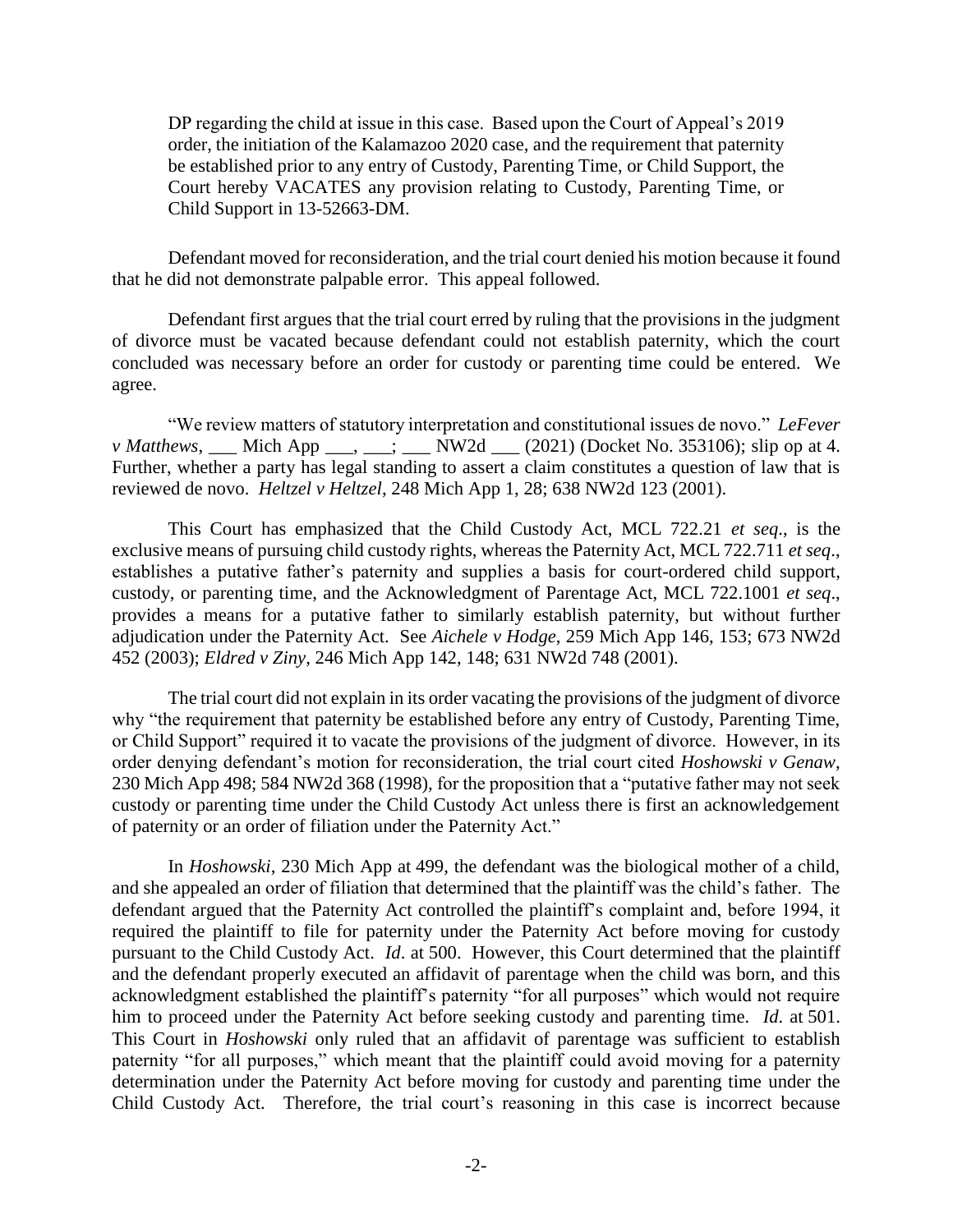*Hoshowski* does not affirmatively require that every putative father establish paternity before being included in a custody and parenting-time order.

However, as explained by this Court in *Aichele*, 259 Mich App at 162, putative fathers must establish paternity before they have standing to *move* for custody and parenting time pursuant to the Child Custody Act. The defendant in *Aichele*, 259 Mich App at 148, was married to another man when she gave birth to a minor child who was fathered by the plaintiff. While she was still married to her husband, the defendant and the plaintiff executed an affidavit of parentage that listed the plaintiff as the biological father of the minor child. *Id*. at 148-149. The plaintiff then moved for joint legal custody, reasonable parenting time, and a determination of child support. *Id*. at 149. In response, the defendant moved to dismiss the plaintiff's complaint for lack of standing, arguing that the minor child was presumed by the Paternity Act to be the child of her marriage to her husband, and denying that the plaintiff was the father. *Id*. The defendant's husband then intervened, and he argued that he was the presumptive father and that the plaintiff's affidavit was invalid because the Acknowledgment of Parentage Act required the defendant to be unmarried at the time the plaintiff and the defendant signed the affidavit. *Id*. at 150.

In determining whether the plaintiff had standing to move for custody and parenting time under the Child Custody Act, this Court ruled that "the Paternity Act, the Acknowledgement of Parentage Act, and the Child Custody Act, which serve interrelated purposes, must be interpreted consistently with each other and read in pari materia." *Id*. at 161. This Court held:

Accordingly, under the Child Custody Act, when a child is born in wedlock and there has been no judicial determination that the child is not issue of the marriage, the "parents" are the mother and her husband. This is in keeping with *Girard* [*v Wagenmaker*, 437 Mich 231; 470 NW2d 372 (1991)], in which our Supreme Court held that if a child is conceived or born during a marriage and there has been no judicial determination that the child was not issue of the marriage, a putative father has no standing to contest paternity under the Paternity Act or seek custody under the Child Custody Act.

Here, because defendant and [her husband] were married when the child was conceived and born, defendant and [her husband] are her parents. There has been no judicial determination otherwise. Under these circumstances, plaintiff cannot seek such a determination under the Paternity Act. Further, he cannot execute a valid affidavit of parentage under the Acknowledgement of Parentage Act. In essence, when a child is born during a marriage, a putative father can never successfully institute legal proceedings to be declared a parent. Because plaintiff cannot obtain a legal determination that he is the child's "parent," he does not have standing to seek custody of her under the Child Custody Act. [*Id*. at 161-162 (citations omitted).]

Therefore, putative fathers must have standing in order to *seek* custody of minor children under the Child Custody Act, and standing requires a showing of paternity.

In this case, defendant was not the party who initially raised the issue of custody. Plaintiff is the party who moved for divorce and moved for custody and parenting-time determinations of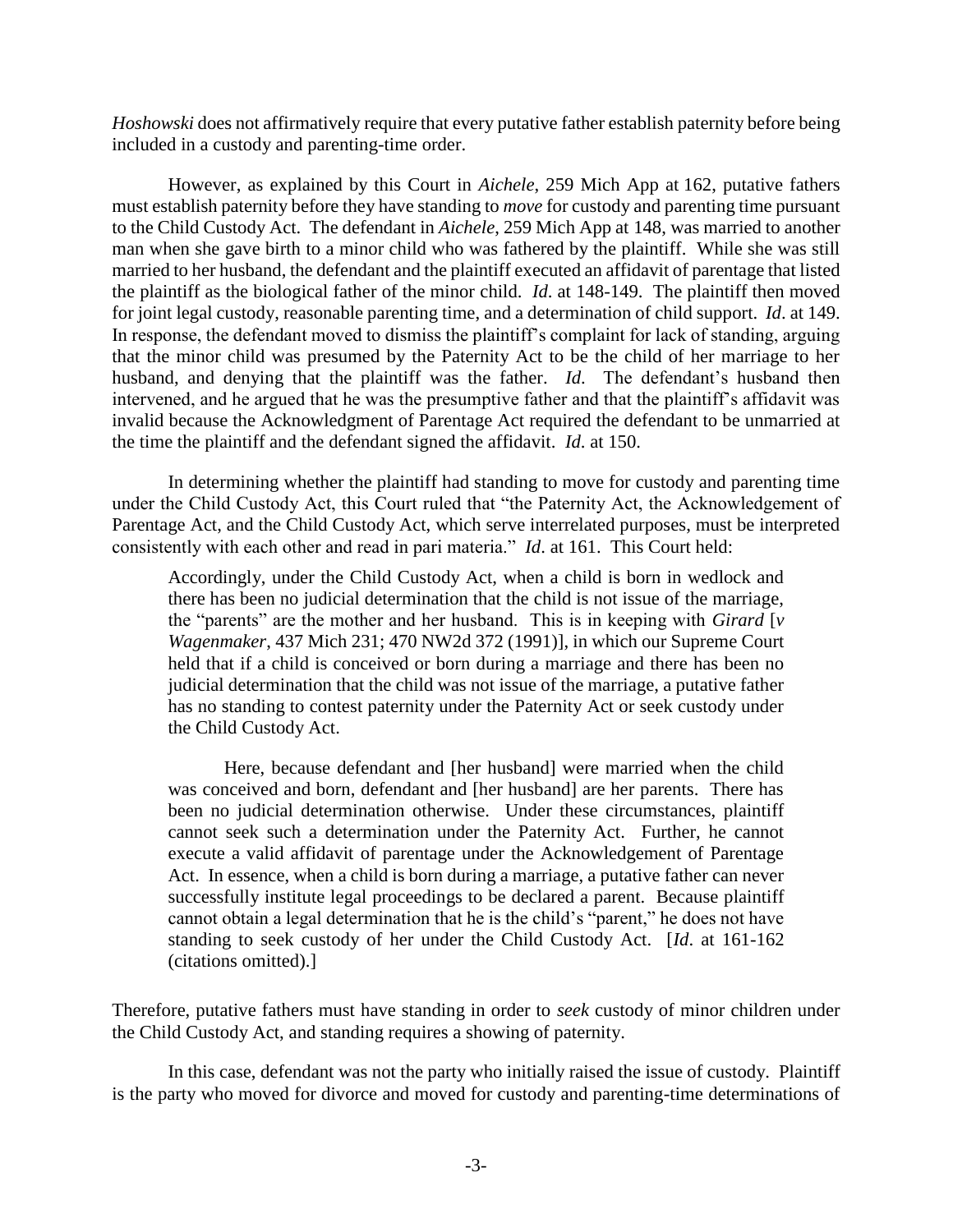the minor child. Defendant does not need to seek standing, through paternity, because he is the nonmoving party.

Additionally, and contrary to the trial court's assertion, this Court has ruled that a party who is not a biological parent of a minor child may, nevertheless, be awarded custody of the minor child through divorce proceedings. In *Sirovey v Campbell*, 223 Mich App 59, 63; 565 NW2d 857 (1997), the plaintiff was the biological father of a minor child, and the defendant was the biological mother. The plaintiff and the defendant were married at the time that the minor child was born, but then they later entered a consent judgment of divorce that awarded sole physical custody of the child to the plaintiff, without mention of custody or visitation for the minor child's paternal grandparents. *Id*. The plaintiff then allowed the minor child to live with the plaintiff's parents, who are also the minor child's paternal grandparents. *Id*. at 63-64. However, the plaintiff and the defendant then entered into a stipulated order that awarded the defendant sole physical custody of the minor child, again without mention of the minor child's paternal grandparents, and the trial court then modified the divorce judgment to be consistent with this stipulation. *Id*. at 64. The minor child's paternal grandparents then attempted to intervene into the divorce proceedings to seek custody, or visitation, of the minor child because, they argued, the minor child had an established custodial environment with them. *Id*. at 64-65. Even though this Court ruled that the minor child's grandparents lacked standing to intervene and bring a custody action, *id*. at 84, this Court also held that "a custody dispute is created by a person with standing to request the circuit court to make a determination of the child's best interests with respect to custody of the child." *Id*. at 81.

[T]he circuit court has jurisdiction under the divorce act to award custody of the child to a third party during the pendency of the divorce proceedings or upon entry of the judgment of divorce, not because the third party has a legal right to the child (standing), but because the court has determined that it is in the child's best interests that custody be awarded to the third party. [*Id*.]

Similarly, in *Ruppel v Lesner*, 421 Mich 559; 364 NW2d 665 (1984), our Supreme Court ruled:

While custody may be awarded to grandparents or other third parties according to the best interests of the child in an appropriate case (typically involving divorce), nothing in the Child Custody Act, nor in any other authority of which we are aware, authorizes a nonparent to create a child custody "dispute" by simply filing a complaint in circuit court alleging that giving custody to the third party is in the "best interests of the child." [*Id.* at 565-566 (citations omitted).]

Even though *Sirovey* and *Ruppel* involve the ability for grandparents to seek custody of a minor child, this Court and our Supreme Court have made clear that custody may be awarded to parties who are not the biological parent of a minor child, and may not otherwise have standing to move for custody, so long as it is in the best interests of the minor child.

Furthermore, the unambiguous language of the Child Custody Act, MCL 722.27(1), does not require a party to be the biological parent, or have otherwise established paternity, in order to benefit from an order of custody or parenting time: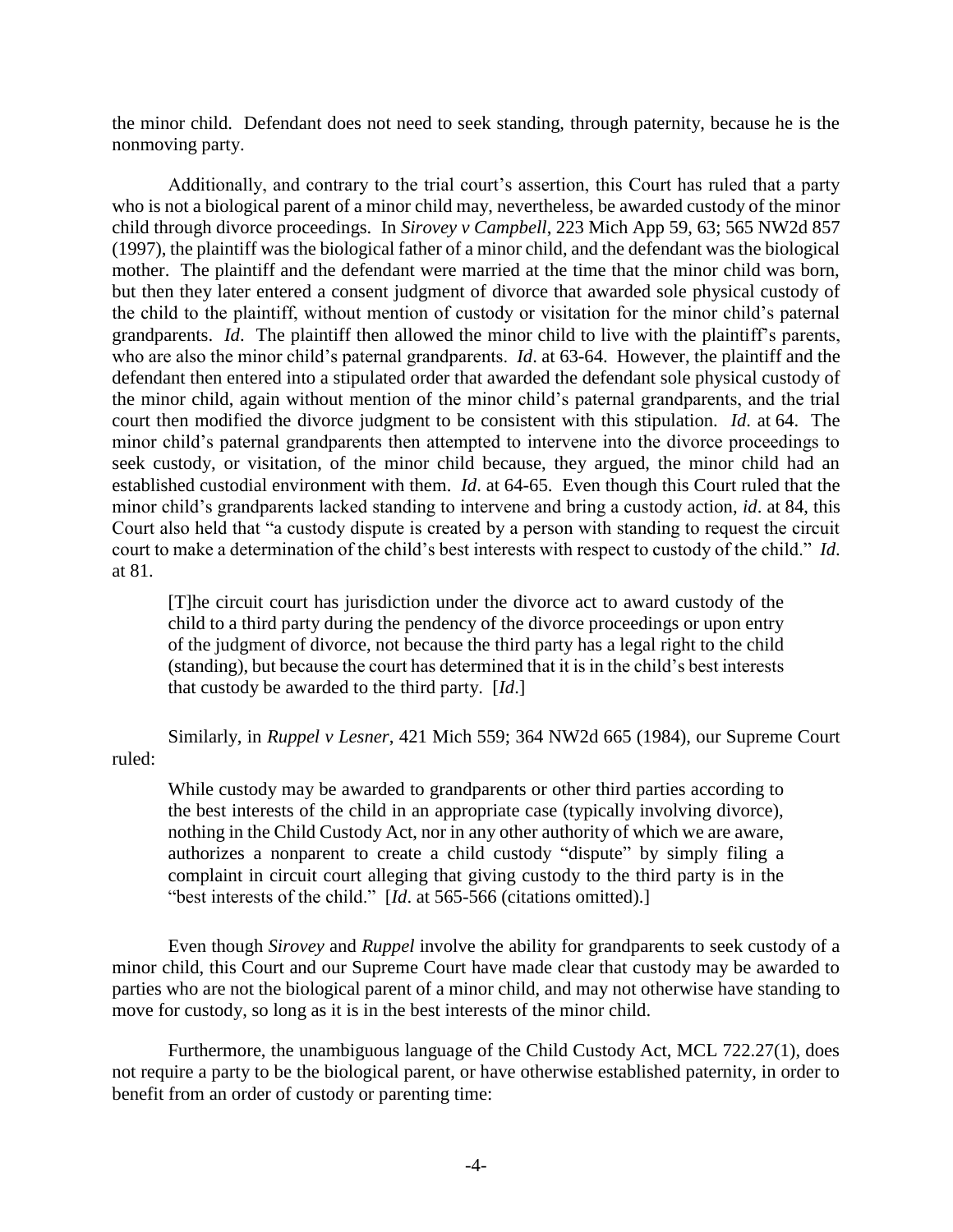If a child custody dispute has been submitted to the circuit court as an original action under this act or has arisen incidentally from another action in the circuit court or an order or judgment of the circuit court, for the best interests of the child the court may do 1 or more of the following:

(a) Award the custody of the child to 1 or more of the parties involved or to others . . . .

Simply put, the Child Custody Act allows custody to be awarded to one or more parties involved in a custody dispute, or to others, so long as it is in the best interests of the child. Defendant is a party to the judgment of divorce, which awarded him custody and parenting time. Therefore, defendant does not need to establish paternity to benefit from the custody and parentingtime provisions of the judgment of divorce. He also did not need to establish standing, through paternity, as the nonmoving party. Therefore, the trial court erred by ruling that the custody and parenting-time provisions of the judgment of divorce were required to be vacated because defendant had not demonstrated paternity.

Next, defendant argues that the trial court erred by ruling that the Kalamazoo Circuit Court's order of filiation required the provisions of the judgment of divorce be vacated. We agree.

"This Court reviews a trial court's decision whether to set aside a judgment under MCR 2.612 for an abuse of discretion." *Adler v Dormio*, 309 Mich App 702, 724; 872 NW2d 721 (2015). "A trial court has not abused its discretion if its decision results in an outcome within the range of principled outcomes." *Id*. "The interpretation of a court rule, like a matter of statutory interpretation, is a question of law that this Court reviews de novo." *Id*. (quotation marks and citation omitted).

MCR  $2.612(C)(1)(d)$  allows for relief from a final judgment when the "judgment is void." It appears the trial court assumed that the custody and parenting-time provisions of the judgment of divorce were void because the Kalamazoo Circuit Court had entered an order of filiation regarding the biological father of the child. Specifically, in its order denying defendant's motion for reconsideration, the trial court stated that "[p]aternity was never established in the divorce matter but has been established in the recent Kalamazoo paternity action. Therefore, any order regarding custody and parenting time in the instant case is invalid . . . ."

However, the Kalamazoo Circuit Court's order of filiation specifically did not make any judicial determination regarding custody or parenting time over BT. In its order of filiation, the Kalamazoo Circuit Court stated:

Neither parent appeared for hearing despite proper notice. The Court lacks sufficient information to make a judicial determination as to custody and parenting time factors. The filing of a motion, by either parent, is necessary to bring the matter back before the Court.

Furthermore, as explained previously, defendant did not need to establish paternity before the custody and parenting-time provisions of the judgment of divorce were entered because he was not the moving party. This means that the order of filiation, establishing that the biological father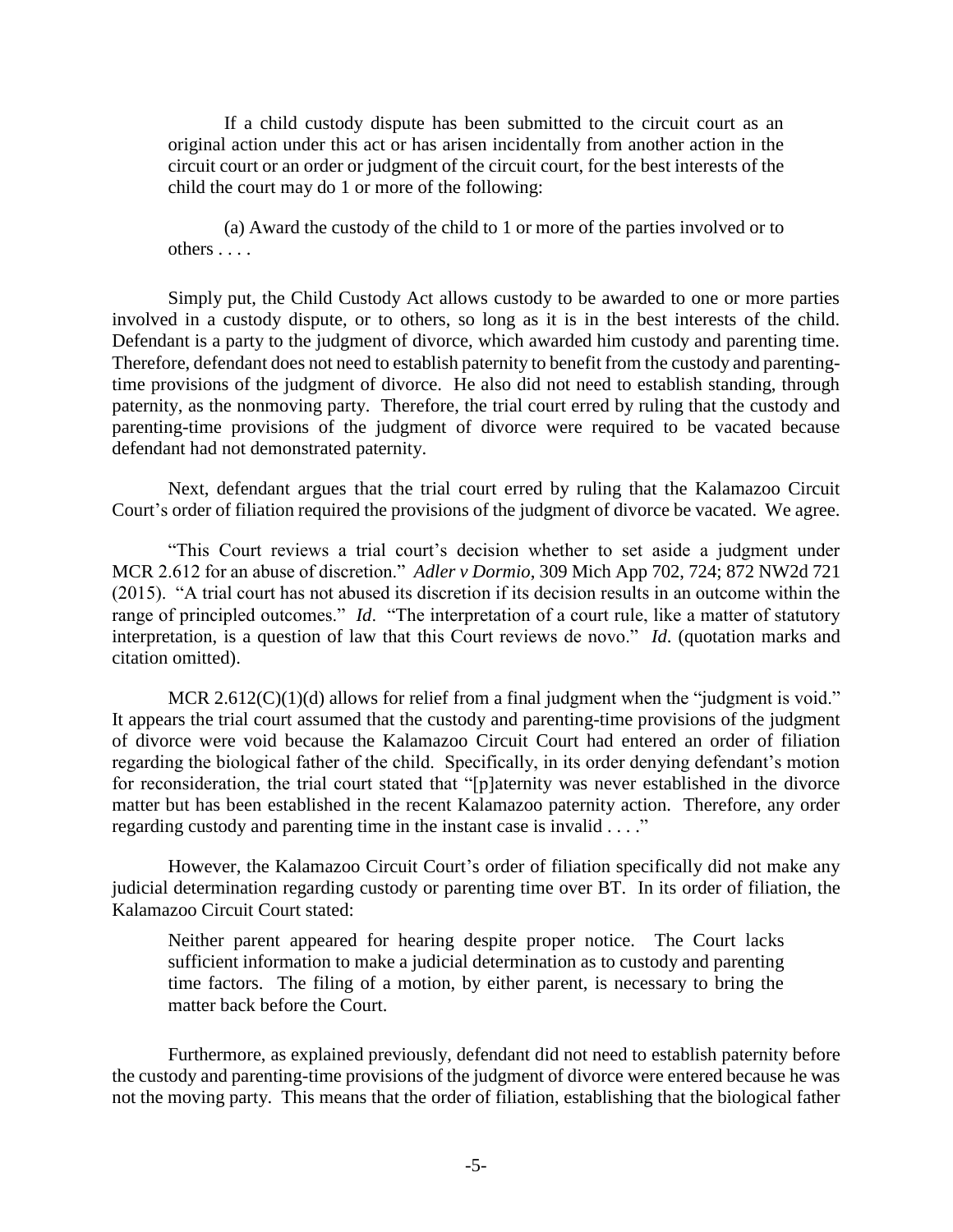of BT had paternity, was also not in conflict with the custody and parenting-time provisions regarding defendant and BT because defendant's paternity was not a dispositive issue for those provisions. Therefore, the trial court abused its discretion when it ruled that the custody and parenting-time provisions of the judgment of divorce were invalid because it is outside the range of principled outcomes that the order of filiation created a conflict with the judgment of divorce that rendered some of its provisions voidable.

Next, defendant argues that the trial court erred by ruling that this Court's order in *Dennis II* required the trial court to vacate the provisions of the judgment of divorce. We agree.

"Whether a trial court followed an appellate court's ruling on remand is a question of law that this Court reviews de novo." *Schumacher v Dep't of Natural Resources*, 275 Mich App 121, 127; 737 NW2d 782 (2007).

The law-of-the-case doctrine holds:

[I]f an appellate court has passed on a legal question and remanded the case for further proceedings, the legal questions thus determined by the appellate court will not be differently determined on a subsequent appeal in the same case where the facts remain materially the same. The appellate court's decision likewise binds lower tribunals because the tribunal may not take action on remand that is inconsistent with the judgment of the appellate court. [*Grievance Administrator v Lopatin*, 462 Mich 235, 259-260; 612 NW2d 120 (2000) (quotation marks, citation, and footnote omitted).]

"Law of the case applies, however, only to issues actually decided, either implicitly or explicitly, in the prior appeal." *Id*. at 260.

In *Dennis I*, plaintiff appealed the trial court's order that granted defendant summary disposition regarding his position as an "affiliated father," as opposed to an "acknowledged father," under the Revocation of Paternity Act (RPA), MCL 722.1431 *et seq*. This Court reversed the trial court and stated that the trial court "never determined BT's paternity despite having been repeatedly asked to do so, [and therefore] the judgment of divorce did not establish [defendant's] paternity as an affiliated father under the RPA." *Dennis II*, unpub op at 11.

On remand to the trial court, plaintiff moved to terminate defendant's paternity, and the trial court, through a visiting judge, granted plaintiff's motion. Defendant then moved for reconsideration, which was granted by the trial court. Plaintiff appealed that reconsideration and argued that the trial court erred by failing to follow this Court's opinion in *Dennis I*.

## In *Dennis II*, this Court held:

In her claim of appeal from the trial court's order that granted defendant's motion for summary disposition of her RPA motion, plaintiff also asked this Court to amend the judgment of divorce to indicate that defendant is not the father of BT. It is clear from even a cursory reading of [*Dennis I*] that the only issue addressed by this Court was whether "the parties' divorce judgment determined BT's paternity." As already discussed, we concluded that, because there was no formal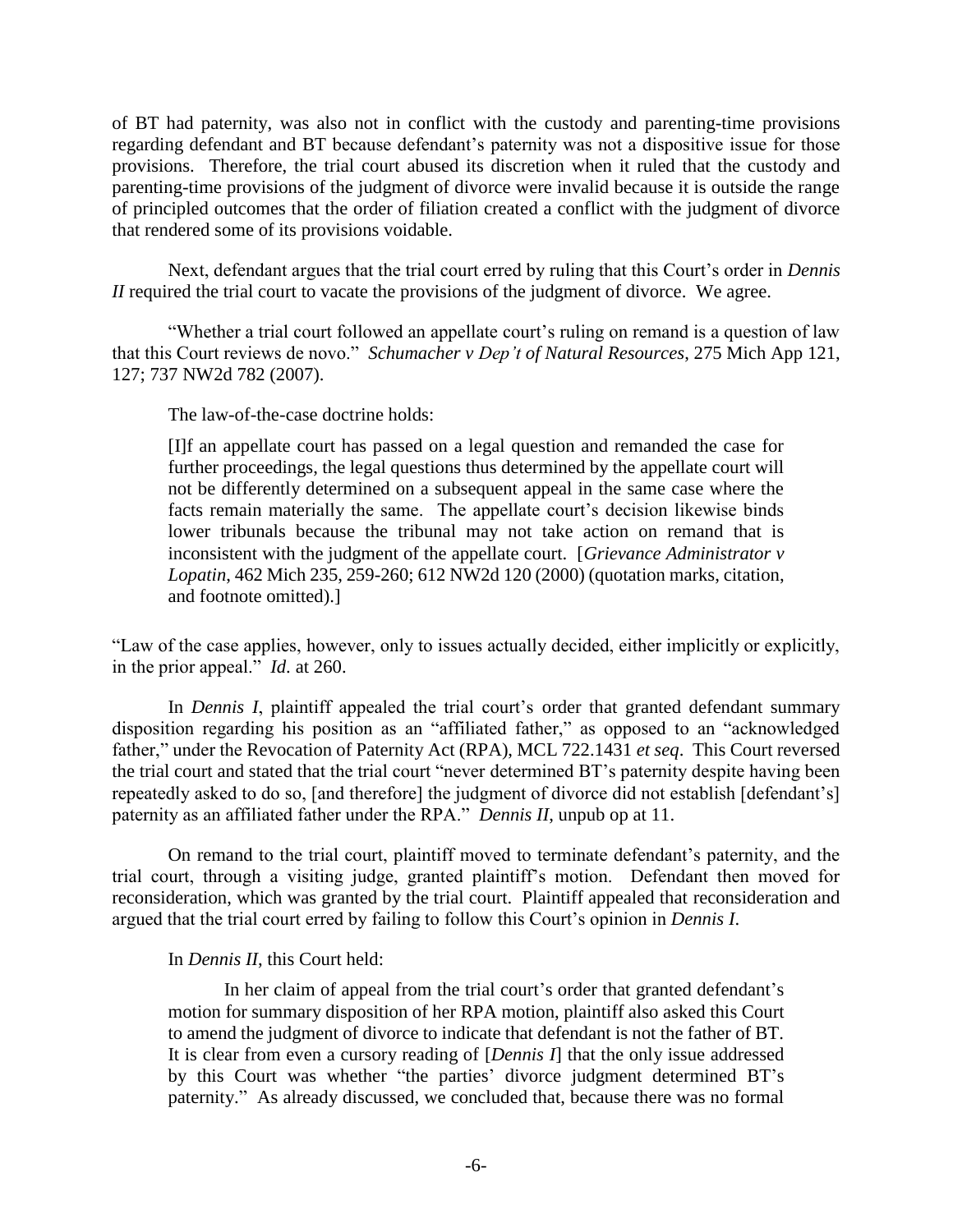expression of an opinion by the trial court that the disputed issue of BT's paternity had been resolved, the judgment of divorce did not establish defendant as BT's affiliated father. Accordingly, we reversed the trial court's order of January 20, 2016. We did not order modification of the judgment of divorce. In fact, the Court could not so order because it lacked jurisdiction over the judgment of divorce.

\* \* \*

The trial court did not err in its understanding of the legal implications of this Court's prior decision, and it fulfilled its duty to comply with the Court's mandate. The trial court is also correct that if plaintiff wants to change the custody and parenting-time provisions in the judgment of divorce in light of this Court's determination that defendant is not an affiliated father, she must file a motion for modification in the trial court. [*Dennis II*, unpub op at 3-4 (citations omitted).]

Subsequently, here, the trial court stated that it was vacating the custody and parentingtime provisions of the judgment of divorce because the *Dennis II* opinion required the provisions to be vacated. However, defendant is correct that the *Dennis II* opinion does not require the trial court to vacate the custody and parenting-time provisions of the judgment of divorce because the *Dennis II* opinion does not instruct the trial court with any remand proceedings. Instead, the *Dennis II* opinion states that plaintiff may only modify the custody and parenting-time provisions of the judgment of divorce by seeking to modify the custody agreement. Furthermore, this Court in *Dennis II* stated that the *Dennis I* opinion did not require the trial court to terminate defendant's paternity.

The trial court erred to the extent that it relied on this Court's opinion in *Dennis II* as a directive to vacate the custody and parenting-time provisions of the judgment of divorce because this Court ruled that it did not require any modification to the judgment of divorce and that it did not terminate defendant's paternity.

Next, defendant argues that the trial court erred by not considering the best-interest factors for BT when vacating the custody and parenting-time provisions of the judgment of divorce. We agree.

This Court applies "three standards of review in custody cases." *Phillips v Jordan*, 241 Mich App 17, 20; 614 NW2d 183 (2000).

The great weight of the evidence standard applies to all findings of fact. A trial court's findings regarding the existence of an established custodial environment and regarding each custody factor should be affirmed unless the evidence clearly preponderates in the opposite direction. An abuse of discretion standard applies to the trial court's discretionary rulings such as custody decisions. Questions of law are reviewed for clear legal error. A trial court commits clear legal error when it incorrectly chooses, interprets, or applies the law. [*Id*. (citations omitted).]

"All custody orders must be affirmed on appeal unless the circuit court's findings were against the great weight of the evidence, the circuit court committed a palpable abuse of discretion,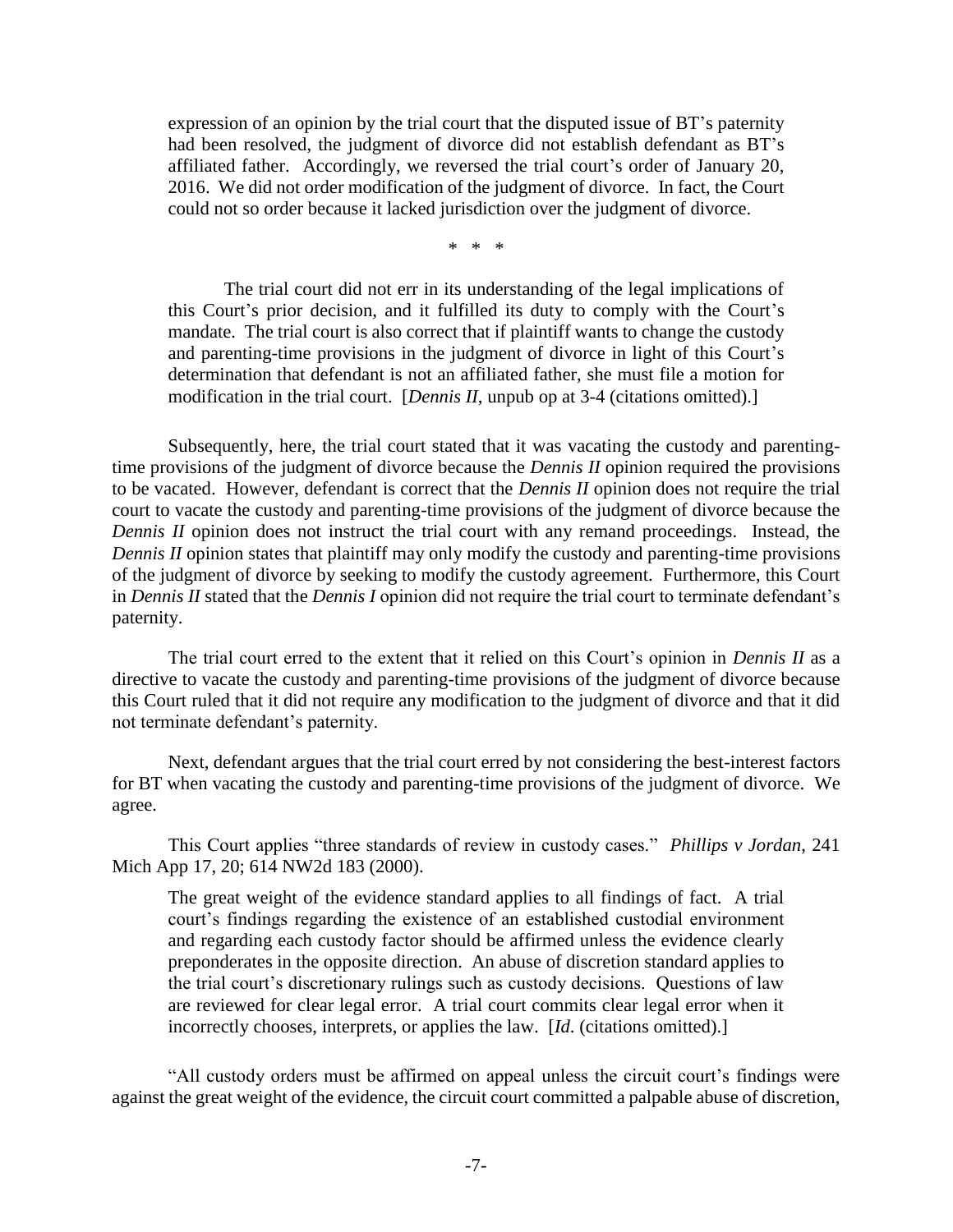or the circuit court made a clear legal error on a major issue." *Lieberman v Orr*, 319 Mich App 68, 76-77; 900 NW2d 130 (2017) (quotation marks and citations omitted).

This Court will find that a trial court abused its discretion when the result is "so palpably and grossly violative of fact and logic that it evidences not the exercise of will but perversity of will, not the exercise of judgment but defiance thereof, not the exercise of reasons but rather of passion or bias." *Fletcher v Fletcher*, 447 Mich 871, 879-880; 526 NW2d 889 (1994) (quotation marks and citation omitted). "A finding is clearly erroneous if, after a review of the entire record, the reviewing court is left with a definite and firm conviction that a mistake has been made." *Seifeddine v Jaber*, 327 Mich App 514, 516; 934 NW2d 64 (2019) (quotation marks and citation omitted).

"The purposes of the Child Custody Act, MCL 722.21, *et seq*., are to promote the best interests of the child and to provide a stable environment for children that is free of unwarranted custody changes." *Pennington v Pennington*, 329 Mich App 562, 570-571; 944 NW2d 131 (2019) (quotation marks and citation omitted). "The Child Custody Act authorizes a trial court to award custody and parenting time in a child custody dispute and also imposes a gatekeeping function on the trial court to ensure the child's stability." *Id*. at 571.

"Whether an established custodial environment exists is a question of fact that the trial court must address before it makes a determination regarding child custody." *Demski v Petlick*, 309 Mich App 404, 445; 873 NW2d 596 (2015) (quotation marks and citation omitted). "In determining whether an established custodial environment exists, it makes no difference whether that environment was created by a court order, without a court order, in violation of a court order, or by a court order that was subsequently reversed." *Hayes v Hayes*, 209 Mich App 385, 388; 532 NW2d 190 (1995). "Rather, the focus is on the circumstances surrounding the care of the children in the time preceding trial, not the reasons behind the existence of a custodial environment." *Id*.

Regarding both custody and parenting-time orders, the Child Custody Act states that "[t]he court shall not modify or amend its previous judgments or orders or issue a new order in order to change the established custodial environment of a child unless there is presented clear and convincing evidence that it is in the best interest of the child." MCL 722.27(1)(c). For a showing to be clear and convincing, the evidence must be "so clear, direct and weighty and convincing as to enable [the fact-finder] to come to a clear conviction, without hesitancy, of the truth of the precise facts at issue." *Hunter v Hunter*, 484 Mich 247, 265; 881 NW2d 694 (2009) (quotation marks and citation omitted; alteration in original). "Above all, custody disputes are to be resolved in the child's best interests," as measured by the factors set forth in MCL 722.23. *Eldred*, 246 Mich App at 150. It is not the case that any fact relevant to the best-interest factors will constitute sufficient cause. "Rather, the grounds presented must be 'legally sufficient,' i.e., they must be of a magnitude to have a significant effect on the child's well-being to the extent that revisiting the custody order would be proper." *Vodvarka v Grasmeyer*, 259 Mich App 499, 512; 675 NW2d 847 (2003).

In this case, the trial court did not consider the best interests of the child and, instead, only stated that it was vacating the child custody and parenting-time provisions "[b]ased upon the Court of Appeal's 2019 order, the initiation of the Kalamazoo 2020 case, and the requirement that paternity be established before any entry of Custody, Parenting Time, or Child Support . . . ." As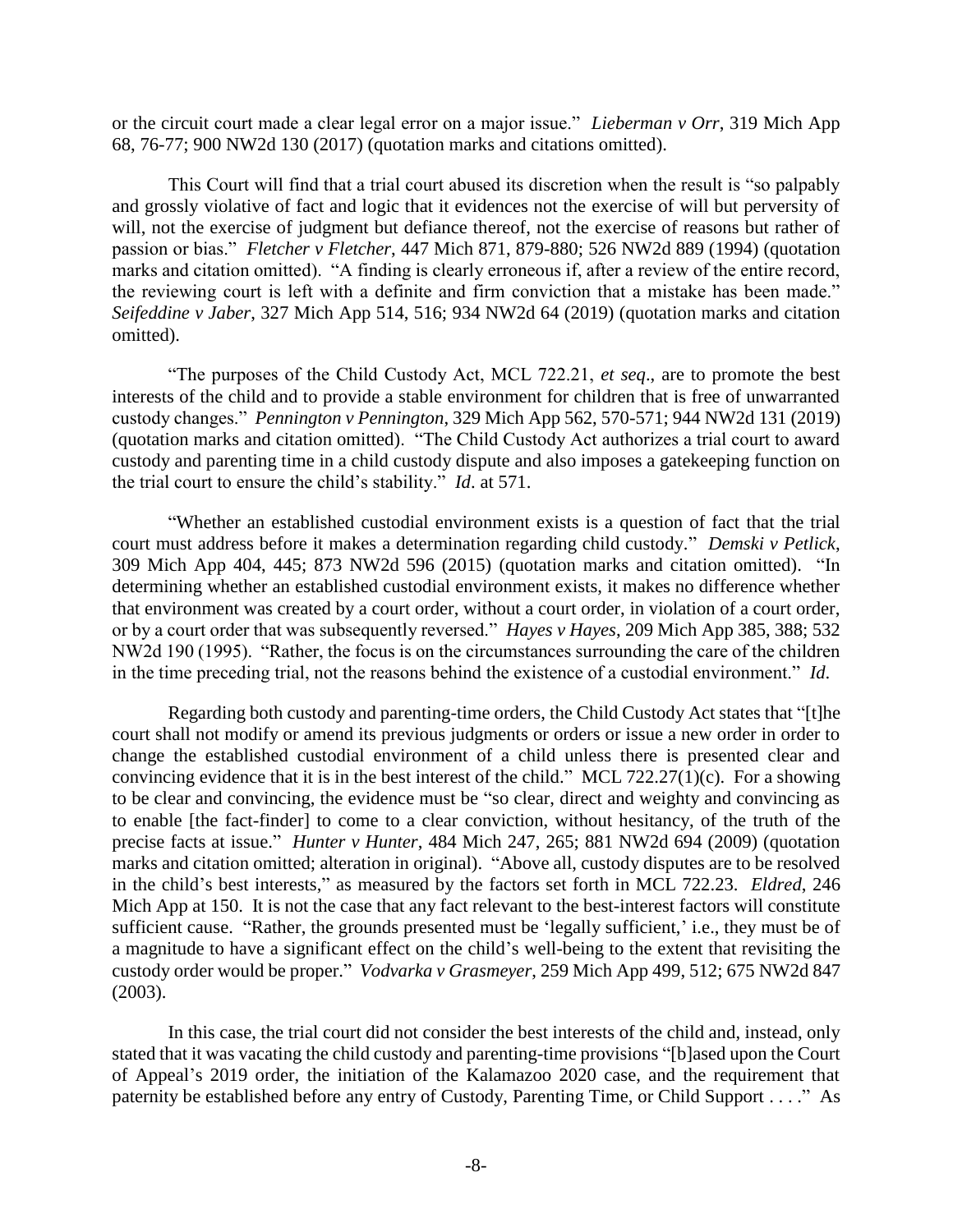discussed, neither this Court's opinion in *Dennis II*, nor the Kalamazoo Circuit Court's order of filiation, nor the reasoning that putative fathers are required to establish paternity before being granted custody, required the trial court to vacate the custody and parenting-time provisions of the judgment of divorce. However, the clear and unambiguous language of the Child Custody Act, MCL 722.27(1)(c), requires that the trial court "shall not modify or amend its previous judgments or orders or issue a new order in order to change the established custodial environment of a child unless there is presented clear and convincing evidence that it is in the best interest of the child." Even assuming that the trial court was correct, that custody and parenting-time provisions of the judgment of divorce are voidable, there presumptively existed a custodial environment for the minor child with defendant at the time that the trial court vacated those provisions. See *Hayes*, 209 Mich App at 388. The trial court did not consider the best interests of the child when vacating the custody and parenting-time provisions of the judgment of divorce that would otherwise presumptively alter the custodial environment of the child; therefore, the trial court's order was clearly erroneous because, after a review of the entire record, we are left with a definite and firm conviction that a mistake has been made when the trial court did not consider the best-interest factors as required by the Child Custody Act.

Lastly, defendant asks this Court to rule on his standing to be able to participate in a future, speculative, custody hearing regarding BT. "An issue is preserved for appellate review when it is raised in and decided by the trial court." *Pugno v Blue Harvest Farms LLC*, 326 Mich App 1, 10; 930 NW2d 393 (2018). "Issues raised for the first time on appeal are not ordinarily subject to review." *Booth Newspapers, Inc v Univ of Mich Bd of Regents*, 444 Mich 211, 234; 507 NW2d 422 (1993).

Although this Court need not review issues raised for the first time on appeal . . . this Court may overlook preservation requirements if the failure to consider the issue would result in manifest injustice, if consideration is necessary for a proper determination of the case, or if the issue involves a question of law and the facts necessary for its resolution have been presented. [*Smith v Foerster-Bolser Constr, Inc*, 269 Mich App 424, 427; 711 NW2d 421 (2006) (citations omitted).]

In this case, defendant is arguing that the trial court will err if it prevents defendant from participating in a future custody trial. Specifically, the trial court previously held a hearing concerning defendant's motion for reconsideration and to vacate the trial court's order that initially vacated defendant's paternity to BT. The trial court ultimately granted defendant's motion for reconsideration and vacated the order, and it also stated that it was unclear "how much [defendant] could participate in terms of filing pleadings and making formal requests about the custody because I don't know that he'd have standing to do that." However, the trial court stated that it would "leave that to be decided on another day," and it did not make any ruling regarding defendant's standing in a potential custody hearing regarding BT. The trial court also did not entertain any argument regarding defendant's proposed standing.

"When properly preserved, this Court reviews de novo the issue of whether a party has standing." *In re Knight*, 333 Mich App 681, 686-687; 963 NW2d 676 (2020). "Unpreserved issues, however, are reviewed for plain error." *Id*. at 687. "To avoid forfeiture under the plain error rule, three requirements must be met: 1) the error must have occurred, 2) the error was plain, i.e., clear or obvious, 3) and the plain error affected substantial rights." *Kern v Blethen-Coluni*,